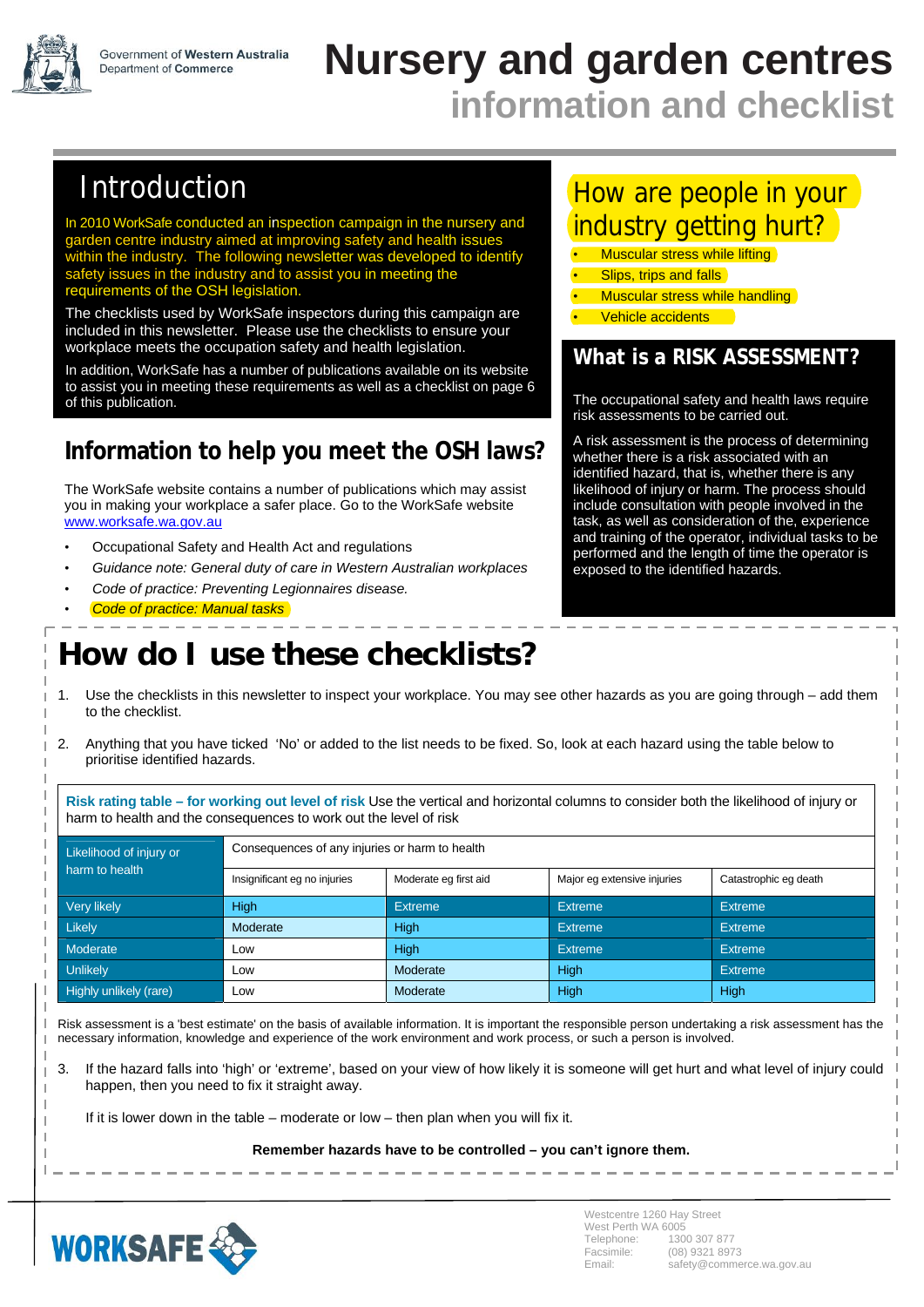## Manual tasks and Slips trips and falls



### **What are manual tasks?**

Manual tasks are activities requiring the use of force exerted by a person to lift, lower, push, pull, carry or otherwise move, hold or restrain a person, animal or thing.

Some of the most common tasks causing injuries in nursery and garden centres are:

- Pushing and pulling heavy trolleys
- Lifting and carrying bags and plants
- Loading and unloading

These are only a few of the manual tasks that can cause injury. Any task that interestion of the manual tasks that involves high force, bad postures, static postures such as standing for long periods, or repeated movements can cause injury. These tasks need to be identified and changed to reduce the likelihood of injury.

Manual tasks can cause injury immediately (eg. lifting something heavy and injuring you back) or over time through gradual wear and tear on your body (eg. damaging your back by lifting heavy pots).

#### **What is the current legislation on manual tasks?**

The *Occupational Safety and Health Act 1984* contains general duties and responsibilities placed upon employers and workers to ensure their own safety at work, and that of others who might be injured by the work. These duties extend to the prevention of manual handling injuries.

The Act also requires employers to investigate matters reported to them by workers, determine the action to be taken (if any), and notify the worker who made the report of the action to be taken.

The Occupational Safety and Health Regulations 1996 require the employer to identify each hazard that is likely to arise from manual tasks and to assess the risk of injury or harm.



### **How do I reduce the risk of lifting injuries**

**Eliminate or reduce the need** to lift, lower, carry by: know the nature of load; using mechanical aids; minimising the distance loads are carried; arranging work tasks and physical layout to minimise the number of times the load is lifted or carried; and • Keeping loads at hip height;

Test the weight of the bag before it is lifted.

#### **How can manual handling hazards be identified?**

Manual handling hazards can be identified by:

- reviewing hazard/injury reports;
- consulting with employees and safety and health representatives; and
- by observing tasks being performed.

#### **What is a safe weight to lift?**

- **There is no safe weight. The risk of injury increases as the weight of the load increases. Evaluating the risk posed by the weight of the object**  needs **to take into account:**
- how long the load is handled;
- how often the load is handled; and
- the physical characteristics of the individual.

#### **Code of practice Manual tasks 2010**

Keep up to date with the latest information regarding manual tasks………it's in your best interest. Copies are available to download from the WorkSafe website www.worksafe.wa.gov.au

## Is using a trolley a good idea?

To avoid manual handling injuries the use of trolleys is recommended. However trolleys that are not maintained or overloaded can result in injury.

Strain injuries may occur when:

- trolleys are difficult to manoeuvre;
- trolley wheels are too small or poorly maintained;
- the trolleys and their loads are too heavy when other risk factors, such as the number of times a trolley is moved or the workplace layout, are taken into account;
- surfaces over which trolleys are pushed are uneven or mismatched;
- trolleys are moved over large distances or up steep slopes;
- trolleys are difficult to grip due to the absence or poor location of handles; and
- vision is impaired by an overloaded trolley.

# What risk factors contribute to slips and trips incidents?

Slips and trips account for 20% of all lost time injuries every year. They can result in serious injuries and lengthy periods of time off work.

Risk factors that contribute to slips and trips injuries will vary according to the type of workplace and work tasks being completed.

Common risk factor categories include:

- Floor surface & condition
- Floor contamination
- Objects on the floor
- Ability to see floor/ walkways/ hazards
- Cleaning/ spill containment
- Space & design
- Stairs & stepladders
- Work activities, pace & processes
- Footwear & clothing
- Individual factors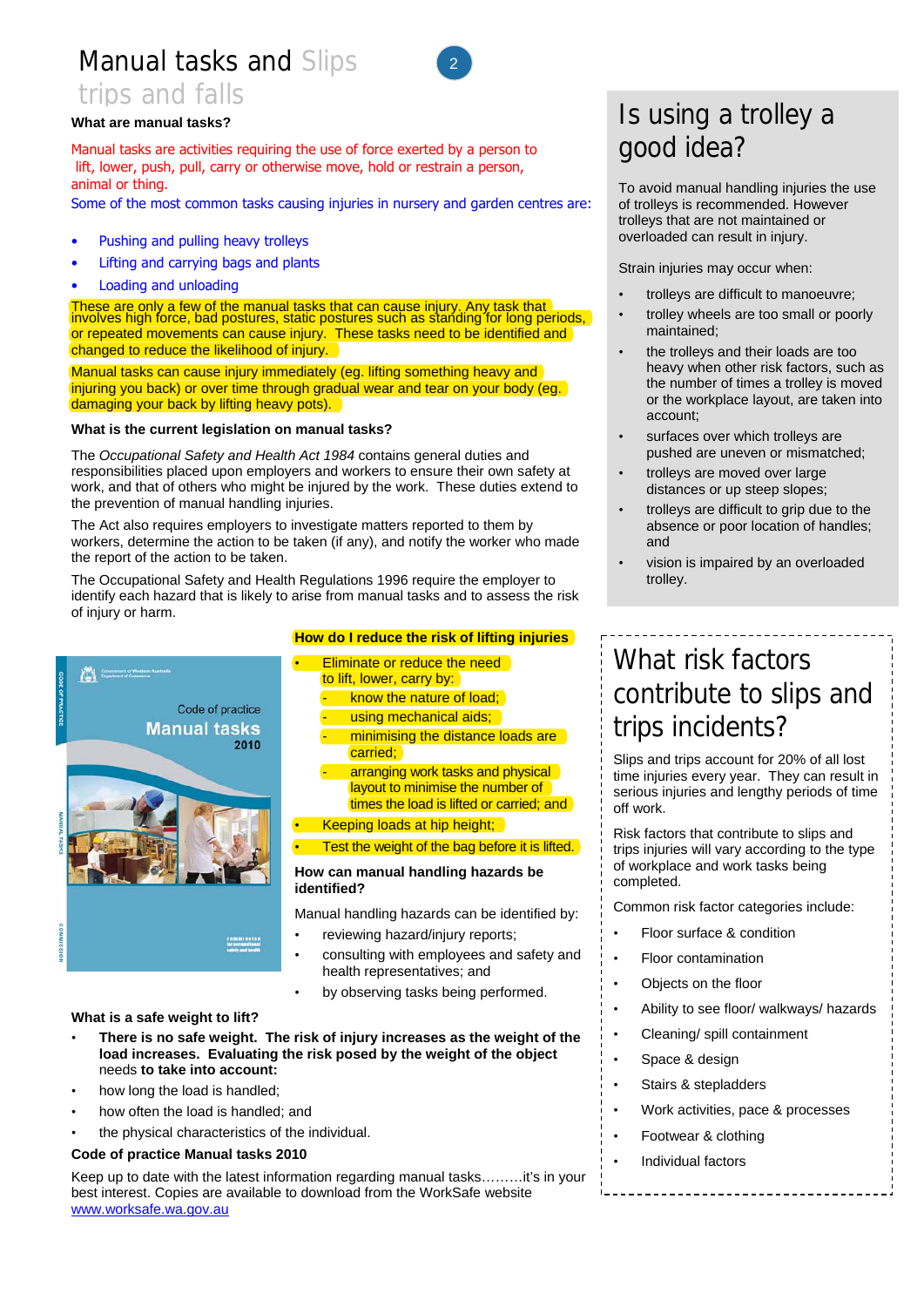### How can I reduce the risk of hazards in my workplace?

3

There are many controls that employers can use to prevent hazards in the workplace. Firstly though, it is important to complete hazard identification and a risk assessment in consultation with your staff. This will ensure that the right control is chosen for the hazards that are relevant in YOUR workplace.

Common controls used in workplaces can be categorised according to the hierarchy of controls:

- Eliminate the hazard install more power points to avoid cords on floor, widen aisles
- Substitution resurface floors with 'less hazardous materials'
- Isolation restrict access to some work areas
- Engineering controls (minimising risk by redesign) improve lighting, mark walkways install drainage, use ramps instead of steps
- Administrative controls ensure good housekeeping clean up spills immediately, use signs for slippery or wet floors
- Personal Protective Equipment proper footwear

## Should gloves be worn?

The three steps in determining whether gloves should be worn for protection in the workplace are to identify each hazard, assess the risk of injury or harm and consider the means to reduce the risk from the hazard.

If it can be clearly shown that:

- there are situations at work where risks to safety and health by skin exposure are unavoidable; and
- methods of control other than protective gloves are not practical

then the employer has a legal responsibility to provide suitable protective gloves to each workers who may be exposed to risks.

All protective gloves provided must comply with Australian/New Zealand Standard AS/NZS 2161.1:2000 – *Occupational protective gloves – Selection, use and maintenance*, and be compatible with:

- the wearer:
- the work to be done; and
- any other personal protective equipment required to be worn.

### **Choose carefully**

Before gloves are purchased, consider the following:

- the hazards the hands will be exposed to;
- the type of material(s) that will give appropriate protection;
- how much manual dexterity is needed;
- the style of glove that would be suitable;
- whether the gloves are a good fit (employees should be able to try on samples); and
- the range of glove sizes available;
- whether the gloves are acceptable to the wearer (eg cultural differences may rule out the use of materials such as pigskin);
- what cleaning and maintenance will be needed;
- how often the gloves need to be replaced.

For more information on selecting gloves refer to:

• the MSDS for any hazardous substances used;

# Safety priorities for working with hazardous substances

Lost time at work, illness and sometimes death are all outcomes of failing to store, use or dispose of hazardous substances properly. Great care is essential and following the information in this leaflet will reduce the risk of such serious outcomes.

Hazardous substances are any chemicals or other materials that may put people at risk. They include chemical paint strippers, battery acid and fuel. Some substances may cause allergic reactions and other medical conditions of varying severity. Other substances may be corrosive, harmful or toxic.

Employers must identify any hazardous substances being used in their workplace and should question whether their use is essential. For example replace spotting agents containing hydrogen fluoride with a safer one.

Material Safety Data Sheets (MSDS) must be provided for each hazardous substance, identifying the ingredients, and giving health information and precautions for safe use and handling. Continual vigilance is essential.

During their inspection, inspectors will be looking for many of the common problems affecting the handling of hazardous substances that WorkSafe has found in workplaces.

The elements of the checklist do not cover all mandatory requirements under workplace safety and health laws. However, following the checklist will assist you to identify any shortcomings in your procedures or training and to correct or update them, thus helping you to meet your safety and health responsibilities.

In looking at safety in relation to hazardous substances and all workplace safety matters, please remember the three ThinkSafe steps: spot the hazard; assess the risk; and make the changes.

# Legionnaires' disease

*Legionella longbeachae*, which has been linked to most cases of Legionnnaires' disease in WA, is commonly found in gardening soils, potting mix and mulches. The disease is usually caused by inhaling contaminated aerosols. To prevent exposure to *Legionella* bacteria when handling potting mix and other compost materials, people should take precautionary steps such as:

í2)

ا<br>Prevention and control of<br>Legionnaires' disease

- avoiding potting plants in unventilated areas, such as enclosed greenhouses;
- wearing gloves;
- avoiding transferring potting mix from hand to mouth, eg rubbing face with a soiled hand;
- wearing a face mask:
- always washing hands after handling potting mix, even if gloves have been worn, as Legionella bacteria can remain on hands contaminated by potting mix for up to one hour;
- storing potting mix in a cool place, away from the sun;
- keeping soils and potting mix damp;
- avoiding raising soil near evaporative coolers;
- moistening contents of bags through a small opening;
- watering gardens and composts gently, using a low pressure hose; and
- when handling bulk quantities of potting mixes or other soil products, using procedures that minimize dust generation.

\_\_\_\_\_\_\_\_\_\_\_\_\_\_\_

For more information go to the *Code of practice: Preventing Legionnaires' disease.*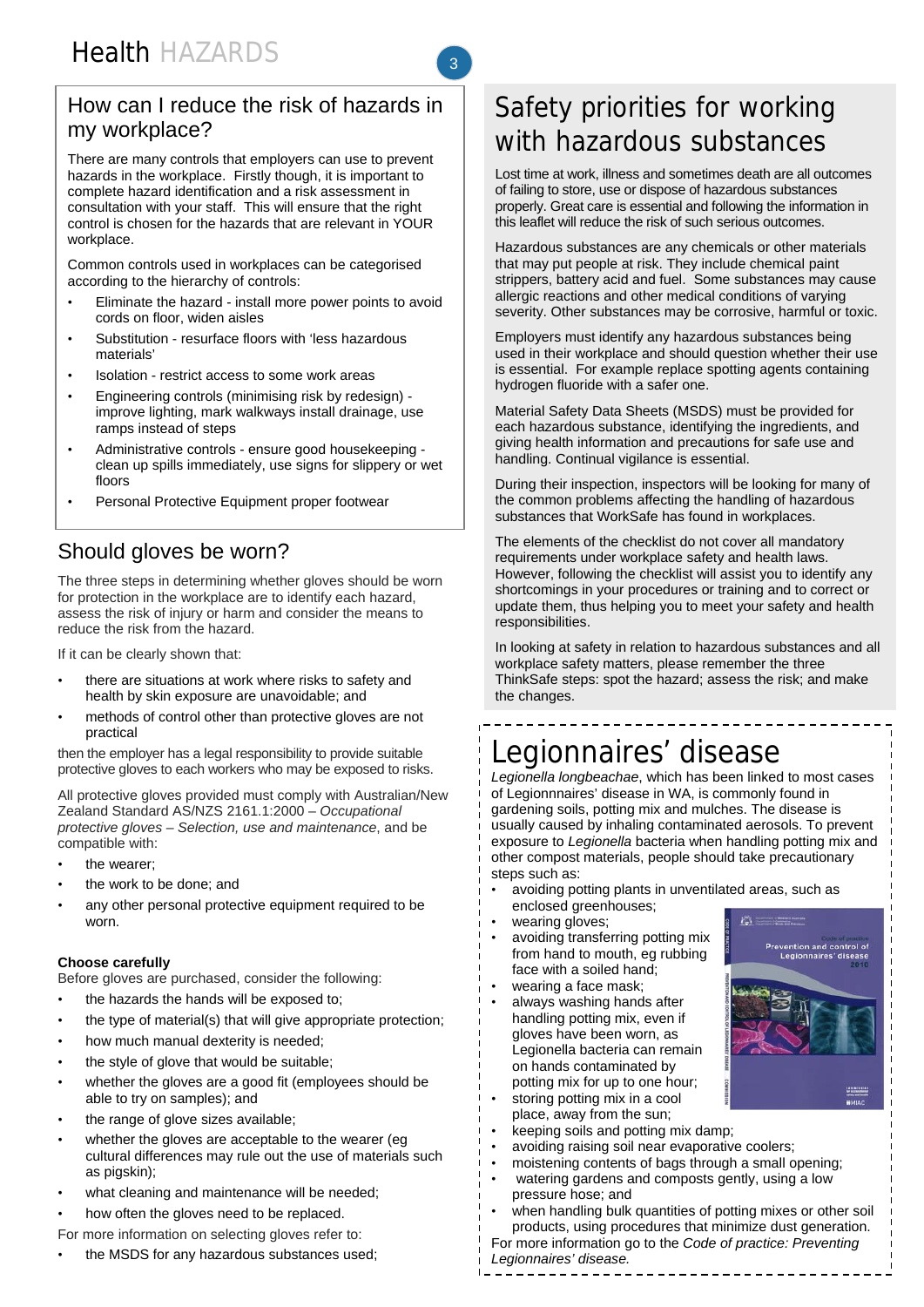# What can you do to reduce exposure to UV radiation?

Health and safety legislation in each Australian state means your employer has a legal responsibility to provide a safe working environment.

If you work outdoors and your workplace doesn't offer any sun protection measures, raise the issue with your health and safety representative or manager.

This legislation also states that, you must cooperate with your workplace's sun protection program, so be sure to cover up against the sun.



4

outdoor work A guide for working safely in the sun

If self-employed, it is in your best interest to look after yourself and use sun protection at work

# **Public safety**

The Occupational Safety and Health Act 1984 (OSH Act) requires that care be taken at work by employers, workers and self-employed people to ensure that no members of the public or workers are exposed to hazards as a results of their work.

Some of the areas to be highlighted regarding public safety would be:

- The use of mobile equipment-traffic management
- Emergency procedures in place to provide safe egress should an emergency situation arise
- Stock stored on shelving do not fall
- Ensure trip and slip hazards are removed such as hoses, tools, electrical cords and fallen plants
- First aid facility available

## Safe movement of vehicles at workplaces

Vehicles and mobile plant moving in and around workplaces cause far too many occupational injuries and deaths in WA.

Reversing, loading, unloading and pedestrian movements are the activities most frequently linked to accidents.

To avoid incidents, traffic and pedestrian movement needs to be designed, planned and controlled.

### **Here are some tips for safe movement of vehicles:**

Design traffic routes so they are wide enough for the largest vehicle using them. They should be one-way (if possible) and have clearly signed traffic instructions.

- Separate pedestrian footpaths or walkways from traffic or make traffic routes wide enough for both vehicles and pedestrians. Use pedestrian barriers to prevent people walking in front of vehicles.
- Situate loading bays where vehicles can be manoeuvred easily and they are protected from adverse weather conditions. Raised loading platforms should be fitted with rails and raised wheel stop edges on the non-loading sides, to prevent people, forklifts or trolleys rolling over the edge.
- Mark reversing areas so drivers and pedestrians can see them easily. To reduce reversing accidents, place fixed mirrors at blind corners.
- Ensure that people directing traffic wear high-visibility clothing and that their signals can be seen clearly.

**Do not work on makeshift work platforms**



Source: www2.worksafebc.com/Publications

# **ThinkSafe Small Business Assistance Program**

If you are a small business owner or manager (employing less than 20 full-time workers) and want to make your workplace safe, the ThinkSafe Small Business Assistance Program can help you. The ThinkSafe Small Business Assistance Program offers an occupational safety and health audit of your business which is:

- free (up to three hours assistance);
- easy to obtain;
- provided by an independent and qualified OSH consultant; and
- is a simple process with clear and immediate benefits to your business.

To apply download and complete the online form from www.worksafe.wa.gov.au or telephone 1800 429 273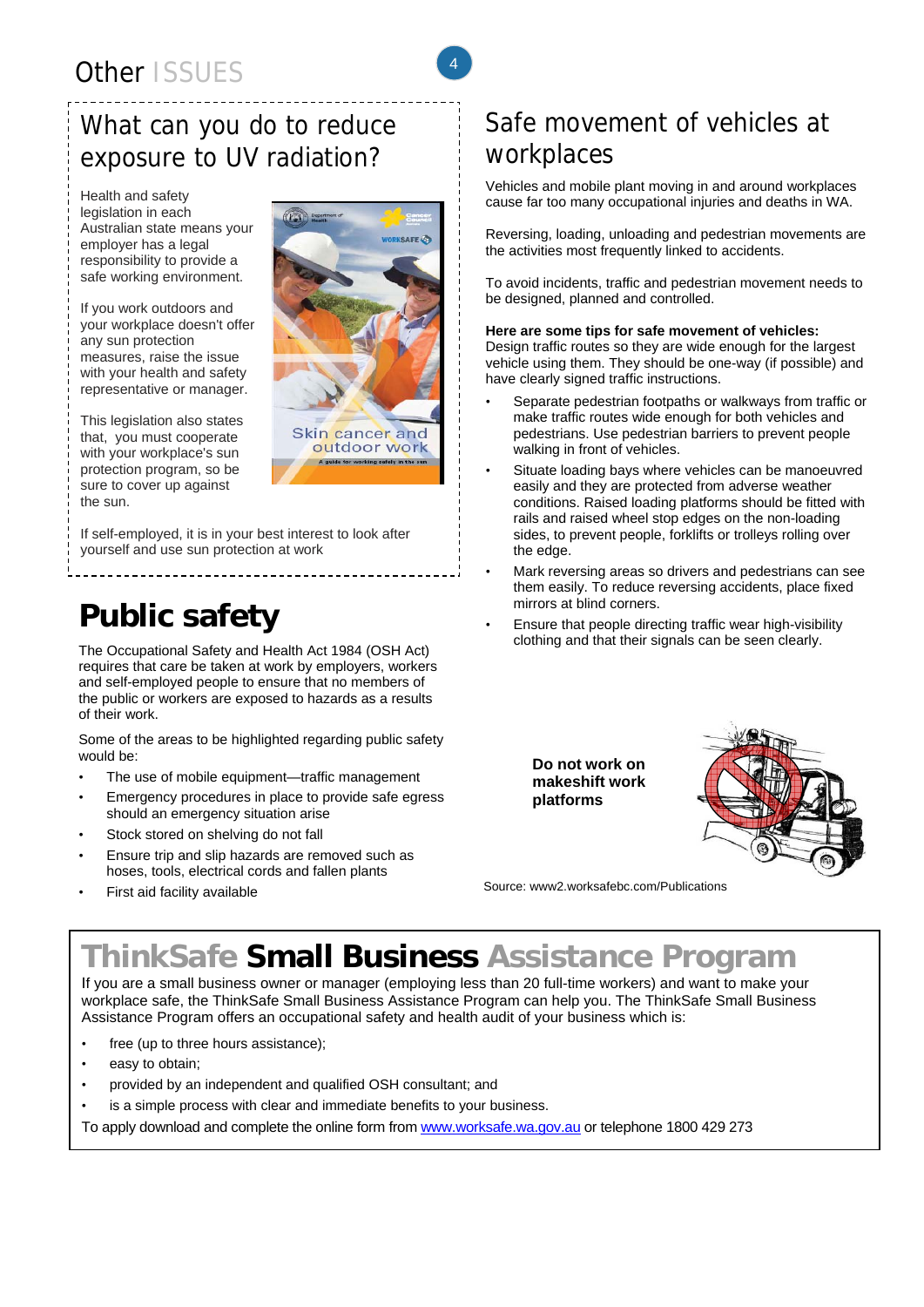# New and young workers

'Young people' includes those leaving school and starting work for the first time (encompassing apprenticeships and traineeships); those employed on a casual basis or working part-time outside school hours; work experience, vocational and training students; and children who visit the workplace (but may not necessarily be 'workers').

When assessing risks to young people, special factors to consider are:

- the size of the person and their level of physical maturity;
- their work experience and training;
- their ability to make mature judgements about their own safety and the safety of others; and
- their ability to cope with unexpected, stressful situations.

With the high rates in lost time injury for new and young workers, one of the department's seven priority areas is to focus on their safety in the workplace.

When our inspectors visit your workplace they will pay particular attention as to whether you are meeting your 'duty of care' in respect of any new and young workers.

They will be looking for evidence that you have specifically assessed risk factors in respect of new and young workers, as well as fulfilling your legal responsibilities under the *Occupational Safety and Health Act 1984.* 

The aim is for employers to prevent accidents by identifying the hazards, assessing the risks, and dealing with them before new and young workers are exposed.

In respect to information, instruction and training, it is your responsibility to provide this before a new or young worker starts work. Similarly, your induction of new and young workers must ensure they understand emergency procedures and how to seek help in the event of an accident or injury. This instruction must be specific and relevant to your workplace and working conditions.

In their inspection, the department's inspectors will be looking for the six key elements presented in the following checklist. These deal with many of the common problems affecting new and young workers that WorkSafe Western Australia has found in workplaces. The elements of the checklist do not cover all mandatory requirements under workplace safety and health laws. However, following the same checklist yourself will assist you to identify any shortcomings in your procedures or training and to correct or update them, thus getting you started on meeting your safety and health responsibilities.

### **Why your business should take safety and health seriously**

- 1. It's good to know that all your workers are returning home healthy and safely to their families. No one wants the job of informing relatives their loved ones have been seriously or fatally injured at work.
- 2. The law states that your workers need to be provided with instructions to protect their safety and health and ensure that what they do does not harm others. **Everyone** needs to be aware of their responsibilities regarding safety and health.
- 3. By reducing hazards, you can potentially reduce the amount of worker's compensation insurance premiums.

HOW can this be achieved?

- a. Ensuring OSH systems are in place.
- b. Involving your staff talk to them about safety and health.
- c. Provide safe systems of work and ensuring your workers follow instructions, have access to training, wear personal protective clothing/equipment (PPE) and supervision specific to the required tasks.
- d. Instructions of the use, cleaning, maintenance, transportation and disposal of plant and equipment.
- e. Instructions of the use, handling, processing, storage, transportation and disposal of hazardous substances.

5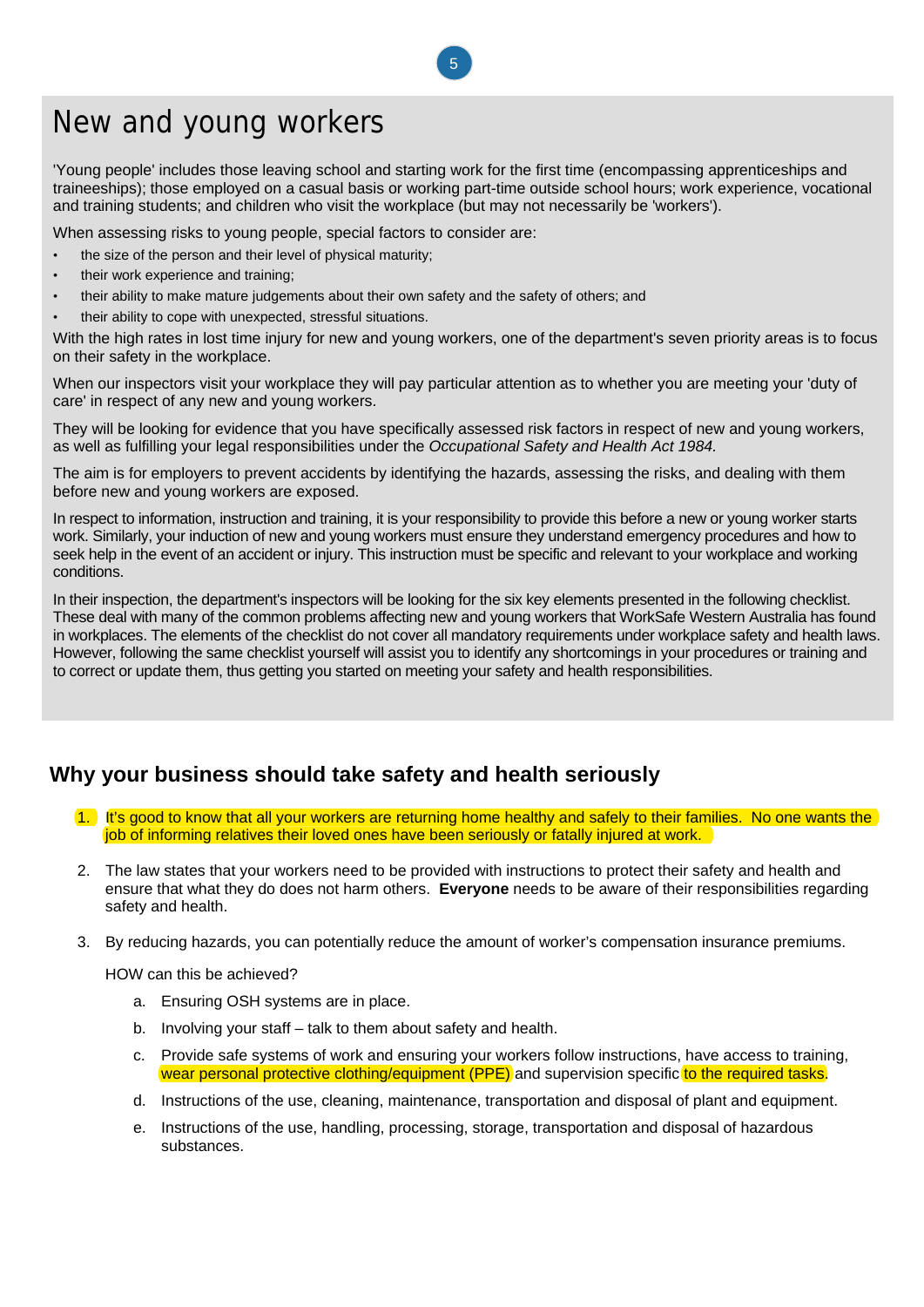

# **Electricity safety checklist**

| check                                                                                                                                                                                                                                                              | yes | no | n/a |
|--------------------------------------------------------------------------------------------------------------------------------------------------------------------------------------------------------------------------------------------------------------------|-----|----|-----|
| Electrical installations are installed, constructed, maintained, protected (cover) and tested to<br>minimise the risk of electric shock or fire. Evidence of maintenance and testing in place.<br>Components clearly marked and switchboard free from obstructions |     |    |     |
| Hand held portable equipment is protected by RCD (not construction)                                                                                                                                                                                                |     |    |     |
| Switchboard or fixed sockets marked whether RCD protected.                                                                                                                                                                                                         |     |    |     |
| Maintenance program in place                                                                                                                                                                                                                                       |     |    |     |
| Flexible cords and extension cords are used in a safe manner                                                                                                                                                                                                       |     |    |     |
| Connection moulded or transparent plug                                                                                                                                                                                                                             |     |    |     |
| Plugs, sockets and extension leads in good condition and protected from damage                                                                                                                                                                                     |     |    |     |
| Electrical installations are protected from damage that would increase the risk of electrical<br>shock or fire                                                                                                                                                     |     |    |     |
| The work is organised for the safety of workers and others at the workplace.                                                                                                                                                                                       |     |    |     |

|                                                                                                                                       | Hazardous substances safety checklist |    |     |
|---------------------------------------------------------------------------------------------------------------------------------------|---------------------------------------|----|-----|
| check                                                                                                                                 | yes                                   | no | n/a |
| Register of hazardous substances is complete (contents list and MSDS)                                                                 |                                       |    |     |
| Register is readily available                                                                                                         |                                       |    |     |
| Hazardous substances are properly labelled: manufacturers labels on container                                                         |                                       |    |     |
| Decanted containers labelled with name, risk & safety phrases                                                                         |                                       |    |     |
| Risk assessment has been completed for all substances and recorded in register                                                        |                                       |    |     |
| Report is available where risk is significant                                                                                         |                                       |    |     |
| Practical control measures have been implemented and maintained                                                                       |                                       |    |     |
| Hierarchy of control is taken into account                                                                                            |                                       |    |     |
| People who may be exposed or work with hazardous substances have been provided with<br>adequate information, instruction and training |                                       |    |     |
| Record of training includes health effects, controls, safe work methods, PPE                                                          |                                       |    |     |
| Health surveillance is undertaken where appropriate                                                                                   |                                       |    |     |

| New and young workers safety checklist |  |  |
|----------------------------------------|--|--|
|----------------------------------------|--|--|

| check                                                                                                                                                                     | yes | no | n/a |
|---------------------------------------------------------------------------------------------------------------------------------------------------------------------------|-----|----|-----|
| Induction, information, instruction & training emergency/evacuation procedures                                                                                            |     |    |     |
| Induction, information, instruction & training in hazard and accident reporting                                                                                           |     |    |     |
| Induction, information, instruction & training in how to reduce the risk of injury or harm<br>for hazards new/young workers may be exposed to in the course of their work |     |    |     |
| Induction, information, instruction & training in use, maintenance & storage of PPE                                                                                       |     |    |     |
| Supervision: ensure that new & young workers are working in accordance with safety<br>instructions including instructions re. skylarking, initiation ceremonies, bullying |     |    |     |
| Employers ensure the risk of injury or harm to (young) visitors is reduced by means<br>appropriate for the workplace and the type of work activity                        |     |    |     |
| Supervision: ensure that new & young workers are working in accordance with safety<br>instructions including instructions re. skylarking, initiation ceremonies, bullying |     |    |     |
| Employers ensure the risk of injury or harm to (young) visitors is reduced by means<br>appropriate for the workplace and the type of work activity                        |     |    |     |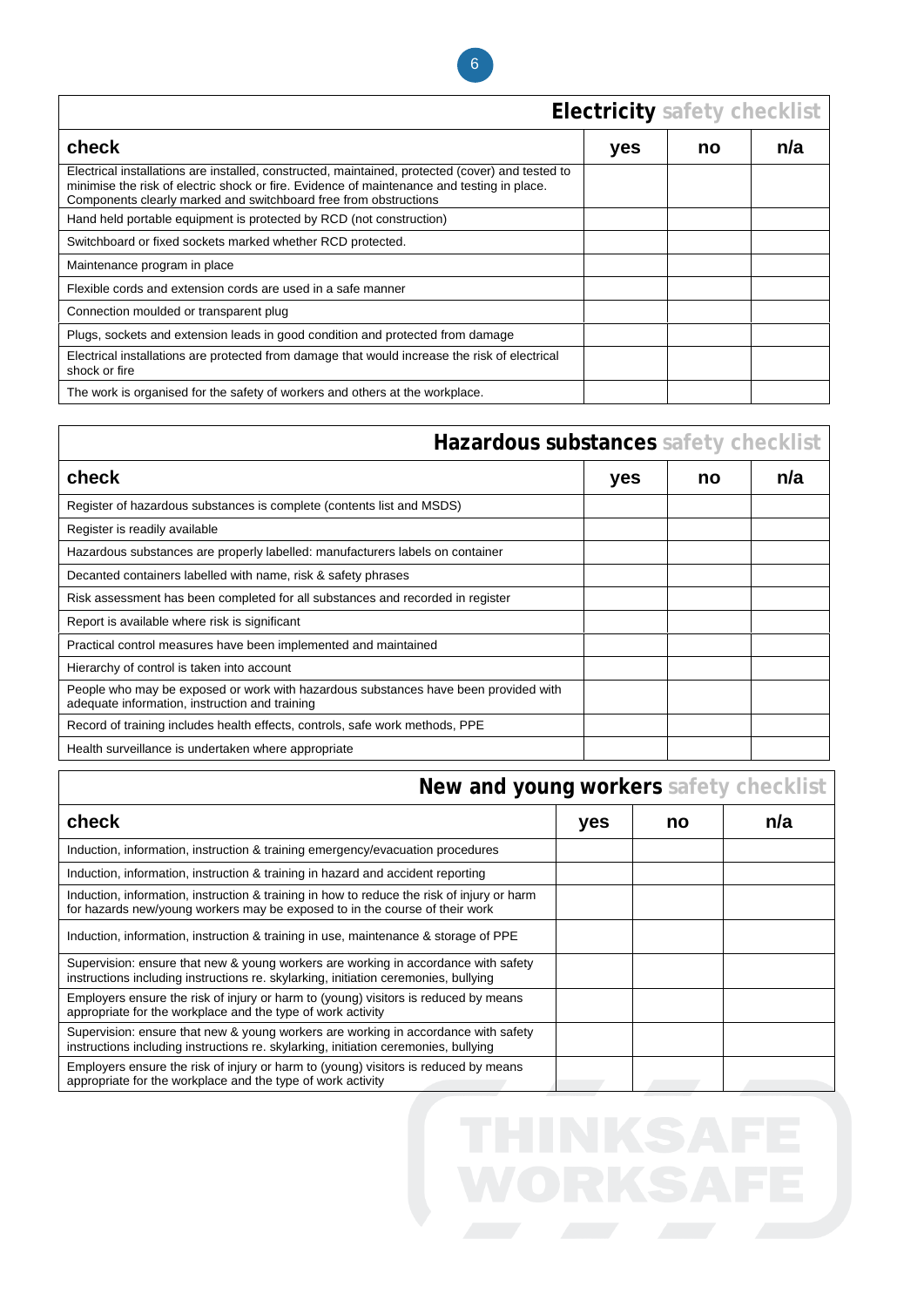

|                                                                                                                                                                               | Manual tasks safety checklist |    |     |
|-------------------------------------------------------------------------------------------------------------------------------------------------------------------------------|-------------------------------|----|-----|
| check                                                                                                                                                                         | yes                           | no | n/a |
| Training covers all the requirements of the Code of Practice Manual Tasks and is part<br>of induction process                                                                 |                               |    |     |
| Information, instruction, and training in safe lifting has been provided to everyone<br>involved in organising and implementing manual tasks                                  |                               |    |     |
| Workers are able to identify risks                                                                                                                                            |                               |    |     |
| Workers able to assess the risk whether it relates to lifting, pulling, pushing, lowering,<br>carrying, or moving, holding or straining when handling materials and equipment |                               |    |     |
| Workers are able to use practical control measures in order to eliminate or reduce the<br>risks as far as possible                                                            |                               |    |     |
| Workers advise management when unsure of control measures                                                                                                                     |                               |    |     |
| Accidents are investigated in a timely manner                                                                                                                                 |                               |    |     |
|                                                                                                                                                                               |                               |    |     |

|                                                                                                                                                           | <b>Forklift</b> safety checklist |    |     |
|-----------------------------------------------------------------------------------------------------------------------------------------------------------|----------------------------------|----|-----|
| check                                                                                                                                                     | yes                              | no | n/a |
| Maintenance records are kept                                                                                                                              |                                  |    |     |
| Evidence of operator's training/instruction and high risk work license                                                                                    |                                  |    |     |
| Operator is 17 years or older                                                                                                                             |                                  |    |     |
| Pre-start checks are conducted of:                                                                                                                        |                                  |    |     |
| Roll - over protection                                                                                                                                    |                                  |    |     |
| Falling object protection                                                                                                                                 |                                  |    |     |
| Seat                                                                                                                                                      |                                  |    |     |
| Seat belt                                                                                                                                                 |                                  |    |     |
| Lights (if used at night)                                                                                                                                 |                                  |    |     |
| Steering                                                                                                                                                  |                                  |    |     |
| Controls                                                                                                                                                  |                                  |    |     |
| Horn                                                                                                                                                      |                                  |    |     |
| Gas cylinder (Energy Safety Plate)                                                                                                                        |                                  |    |     |
| Waring signs                                                                                                                                              |                                  |    |     |
| <b>Brakes</b>                                                                                                                                             |                                  |    |     |
| Mast                                                                                                                                                      |                                  |    |     |
| Chains                                                                                                                                                    |                                  |    |     |
| Tynes                                                                                                                                                     |                                  |    |     |
| Hydraulics & Hoses - any oil leaks                                                                                                                        |                                  |    |     |
| Counterweight                                                                                                                                             |                                  |    |     |
| Load chart legible with manufacturer's specifications and is amended for attachments                                                                      |                                  |    |     |
| Operators manual is legible, assessable for all workers, & applies to the forklift being used                                                             |                                  |    |     |
| Traffic management in place to provide safety to visitors, workers, & contractors<br>(Pedestrian control). Hi visibility vests are made available         |                                  |    |     |
| Site hazards are identified, assessed and controlled (ramps, slopes, rough ground,<br>power lines, excavations, ground load limits, underground services) |                                  |    |     |

|                                                                                                                                                                       | Slips trips and falls safety checklist |    |     |
|-----------------------------------------------------------------------------------------------------------------------------------------------------------------------|----------------------------------------|----|-----|
| check                                                                                                                                                                 | yes                                    | no | n/a |
| Floor or any stair or ramp has unbroken and slip resistant surface.<br>Special provisions for slip resistance provided in wet areas                                   |                                        |    |     |
| Floor or any stair or ramp is free from any obstruction that may cause a person to fall<br>(eg. electrical leads, hoses, floor mounted power boxes in walkways, etc.) |                                        |    |     |
| Access to egress from workplace safe and at all times kept free from obstructions                                                                                     |                                        |    |     |
| Safe systems of work (eg. clean as you go policy) in place                                                                                                            |                                        |    |     |
| Warning signs available and erected near spills                                                                                                                       |                                        |    |     |
| Guard rails or other safeguards provided on ramps and stairs                                                                                                          |                                        |    |     |
| Appropriate PPE, such as slip resistant footwear, provided                                                                                                            |                                        |    |     |
| Ramps in areas where height of floor levels change and trolley access required or<br>items are carried regularly                                                      |                                        |    |     |

Г